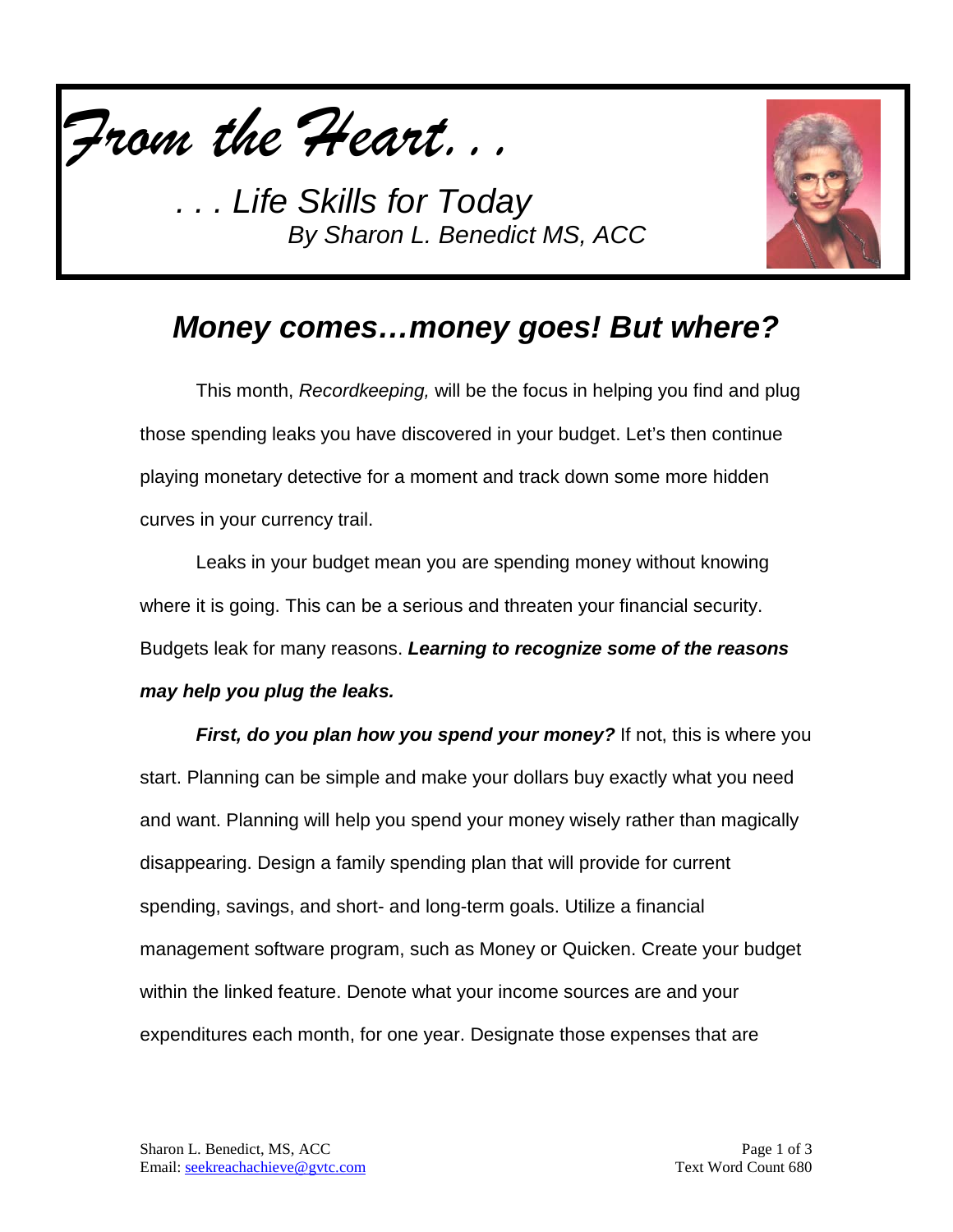mandatory/fixed, and those that are discretionary. Within your discretionary expenses, you will then start to see where the leaks are first.

Are you dining out too much? Are you buying clothes you really don't need? Look at each category and give some time to being honest with yourself and your family. Then commit to reducing that discretionary spending by an amount you definitely know you and your family can commit to. Make sure all amount are SMART—specific, measurable, attainable, realistic, and timephased. After you go through the discretionary expenses, review each mandatory one to see if there is any way you can reduce that expense. One example is refinancing your car loan to a lower rate. The same goes for your house. Do you think you can do without an extra car that sits in your driveway? With a little creative thinking, you just may come up with some possible ideas.

Next, *do you keep meaningful ongoing records of where your money goes?* Records show where and how your money is being used. If you don't save receipts, you probably don't know where at least half your money goes—I almost guarantee it! There are two steps to start your money management commitments after you have created your first budget:

- 1. **Start saving ALL your receipts** in a dedicated file box or file cabinet with category labels/tabs. Mark your receipts accordingly. Make sure the whole family does this if you are all living on the same budget.
- 2. **Start using money management software** (Money or Quicken) to do automatic transaction downloads. You will then very easily be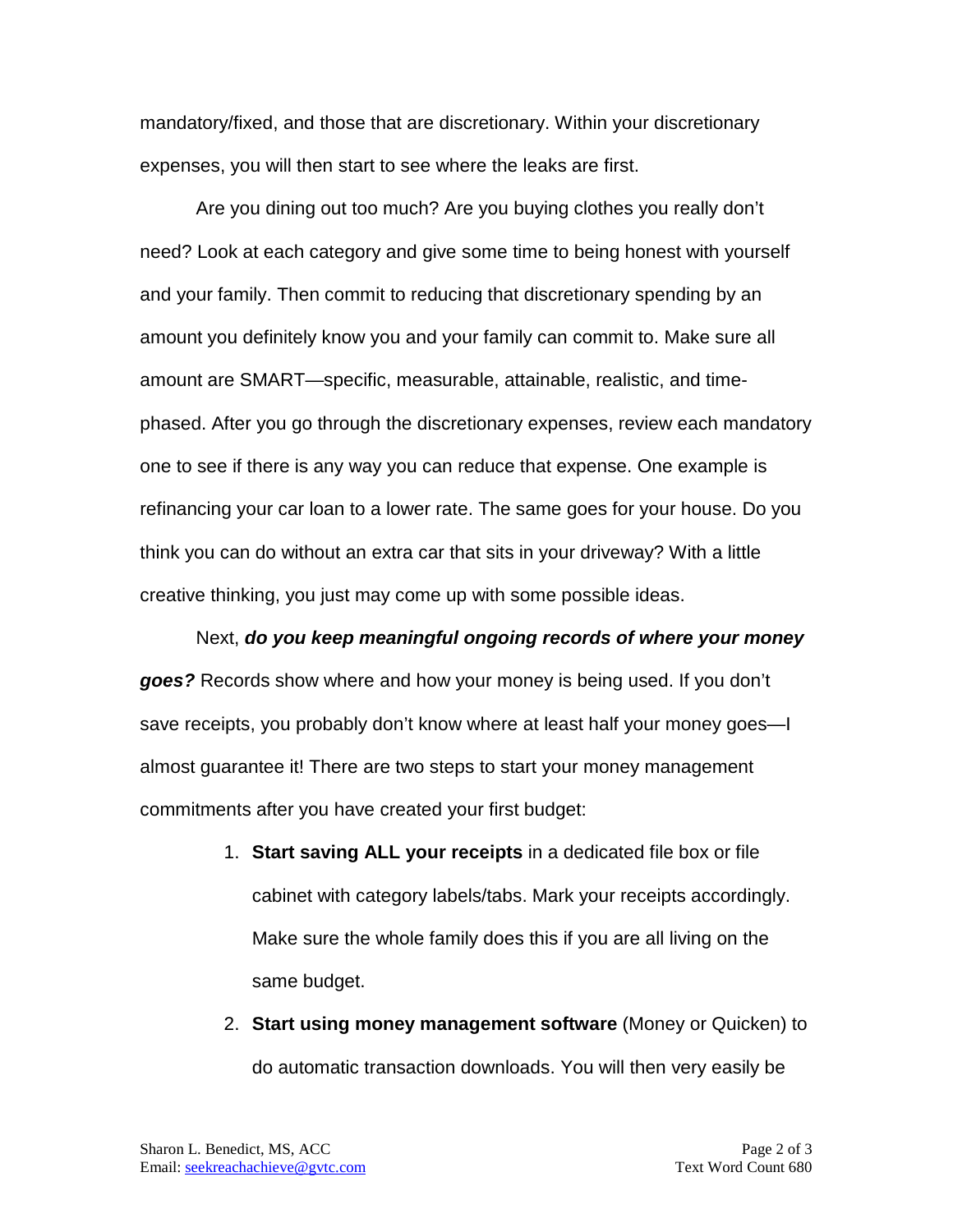able to reconcile each month, matching your bank statement balances. And if you have any investment account, you can include them in the software program, keeping track of your dividends, interests, and growth of assets. All spending transactions will also be categorized so you can see how they match your budget at any time. You will then see where you are overspending and become aware of your poor buying habits. Recordkeeping and budgets also help you decide if you should keep using your present spending plan or make changes. You may want to not buy one item and use the money for something your family has wanted a long time. But make sure you include those goals and wish lists in your budget.

You will need both hard receipts and software reports to match against to insure you are accurate with your spending categories and any tax credits you may be able to take advantage of.

Remember, when you are surprised by how fast the money goes, you have any number of leaks. Unfortunately, after discovering the leaks, we often times regret the purchase and feel it wasn't worth the money. In the next issue, we will begin to understand how family characteristics, personalities, and attitudes affect spending.

--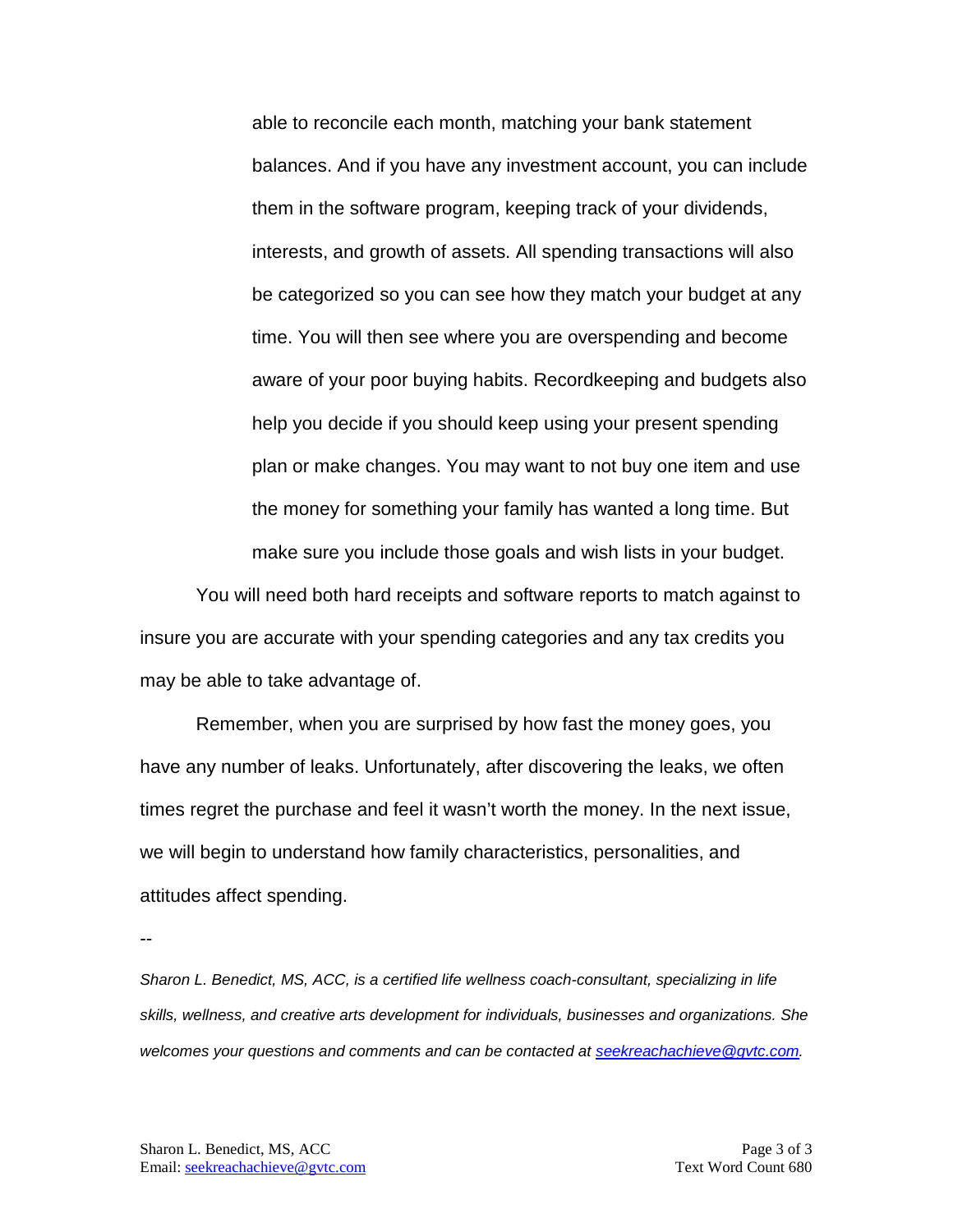

*. . . Life Skills for Today By Sharon L. Benedict MS, ACC*



## *Money Memories, Attitudes, Characteristics, and Personality*

"…most peoples' biggest problems in life—even those that appear on the surface not to be money related—are directly connected with their early, formative experiences with money." According to Suze Orman, she also believes the road to financial freedom begins not in a bank or even a financial planner's office, but in your head—and what you experienced early in your life with money.

For so many of us we say, "I'm just too busy to deal with my money. Yet, Orman admonishes us with this question, "How is it possible that we're all too busy working so hard to earn our money to be able to deal with the money we're working so hard to earn?" Much of the answer is not in what you do with your time but more often with your fear of money.

*Memories and attitudes* of years gone by so often get us stuck. Maybe the reason we may impulse buy has something to do with an event happening many years ago that created a fear about money and its role in our lives. Stop a moment here and consider your childhood experiences with money. Were they positive or negative? Did you learn early how to earn and manage your own money as a child and teen? Did you experience positive rewards for your effort?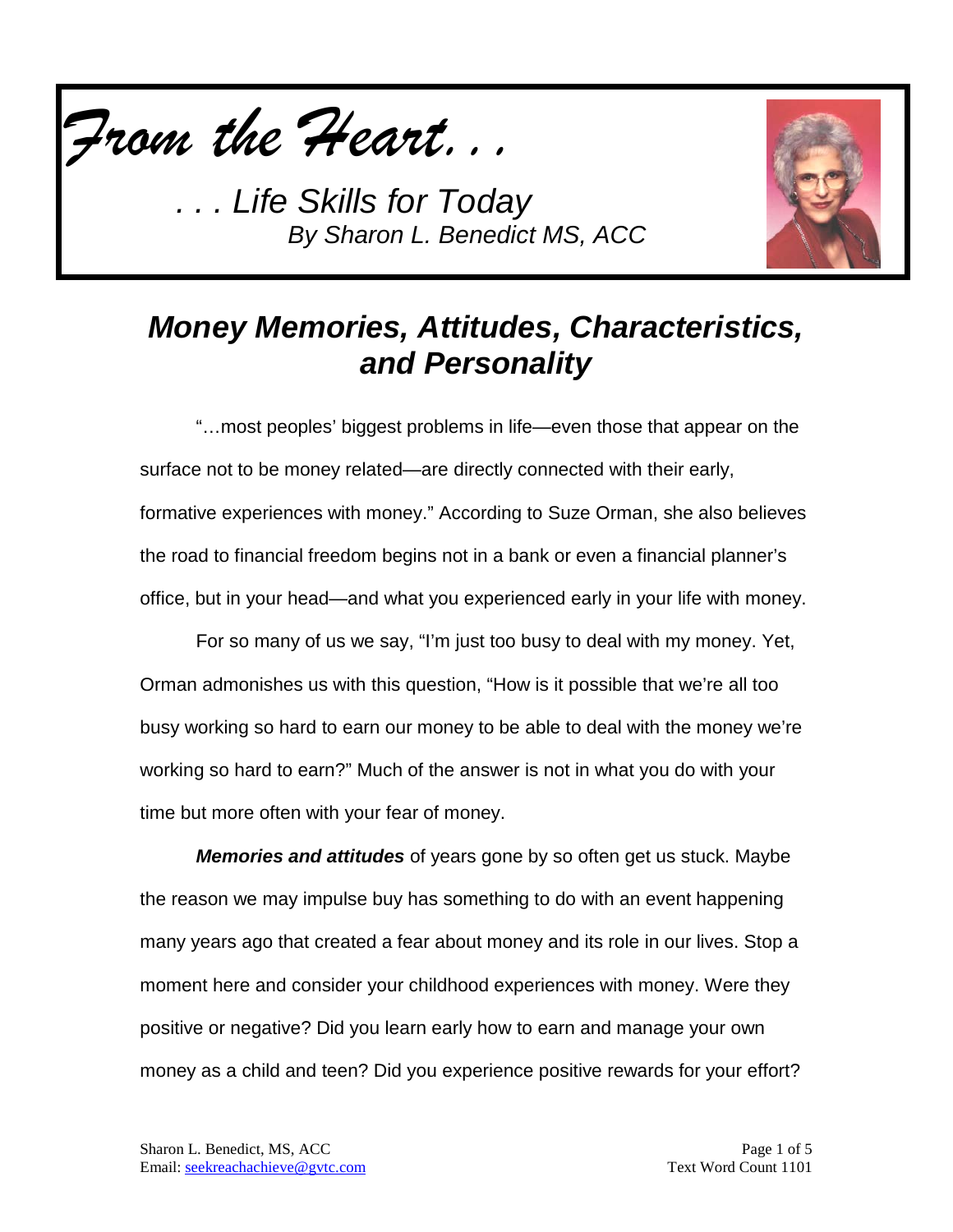If not, I encourage you to share your thoughts with your spouse or close friend on what has got you stuck and how to get unstuck.

Different families also have different attitudes about the purpose of money. Some may see it as a source of power or prestige. Others may save, enjoy, and share; others may bribe or influence others with their money. Here is where you need to dig a little deeper again. Have you recognized any of your personal weak spots or spending leaks from the previous articles? According to Josephine Turner, University of Florida IFAS Extension Program

[\(http://edis.ifas.ufl.edu/FY580\)](http://edis.ifas.ufl.edu/FY580), here are a few other leaks you may recognize:

- Vacuum cleaner attachments that are never taken out of the box.
- A variety of fishing gear when only the old favorites are used.
- Large expenditures for faddish clothes that will go out with next year's new styles.
- Buying the wrong form, size, or quantity. Planning your spending will help you decide the form, size, or quantity of merchandise you need.
- Buying things that take too much upkeep. Non-washable, light-colored fabrics mean extra dry cleaning costs.

What other spending leaks do you think your family has? Right now, choose two your family is committed to plugging. Be sure to check in with the family at the end of the next couple months to see how you are doing.

Then begin to recognize how certain *family characteristics* influence your spending habits.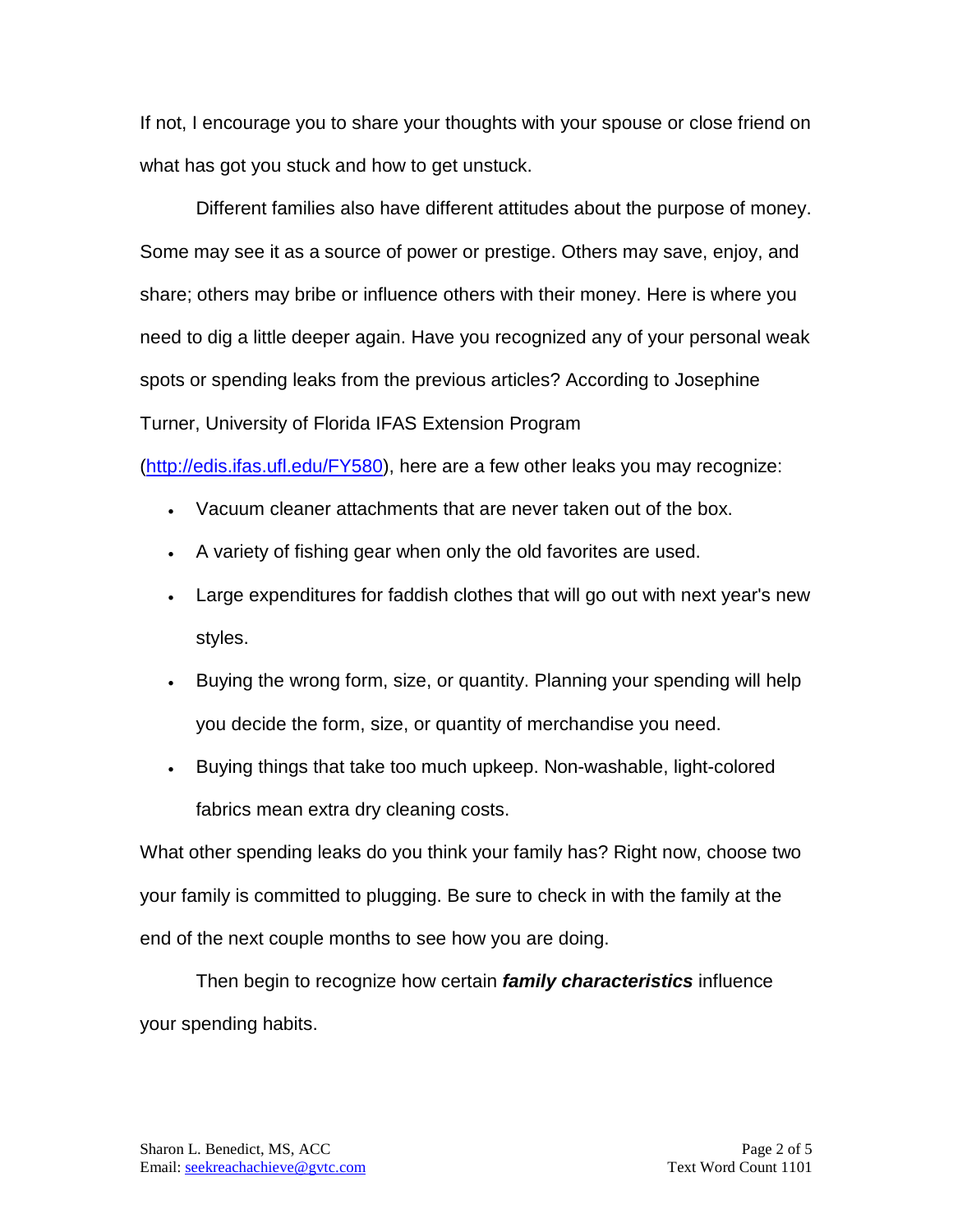- 1. **Your family size, age, gender**. Young families need a great deal to get into their first homes, to start a family, and even a business. With teens in the family, expenses mount and the earlier years seem small by comparison. The needs and wants of boys and girls also differ. Retired couples often have limited needs for material goods. Many single people have homes and are head of a household. All these scenarios have different spending needs.
- 2. **Where you live.** Housing prices, products and services, and even climate can influence such expenditures as housing, utilities, and the amount and kind of clothing required. Cost of living can be much higher in some areas than in others.
- 3. **Cultural background.** Depending on your family's nationality background, your lifestyle, attitudes, and beliefs are formed from these factors.
- 4. **Values and goals.** Even if you are not consciously aware of why you buy something, every purchase is based on your core values. What ever you think is most important to you fuels your reasons for that purchase. For example, what kind of auto do you prefer—one with all the deluxe features or those that basically provide reliable transportation? Is sending your children off to college one of your goals, to save for a comfortable retirement, or both? Are you trying to decide right now between buying some new clothes for your family or some new furniture?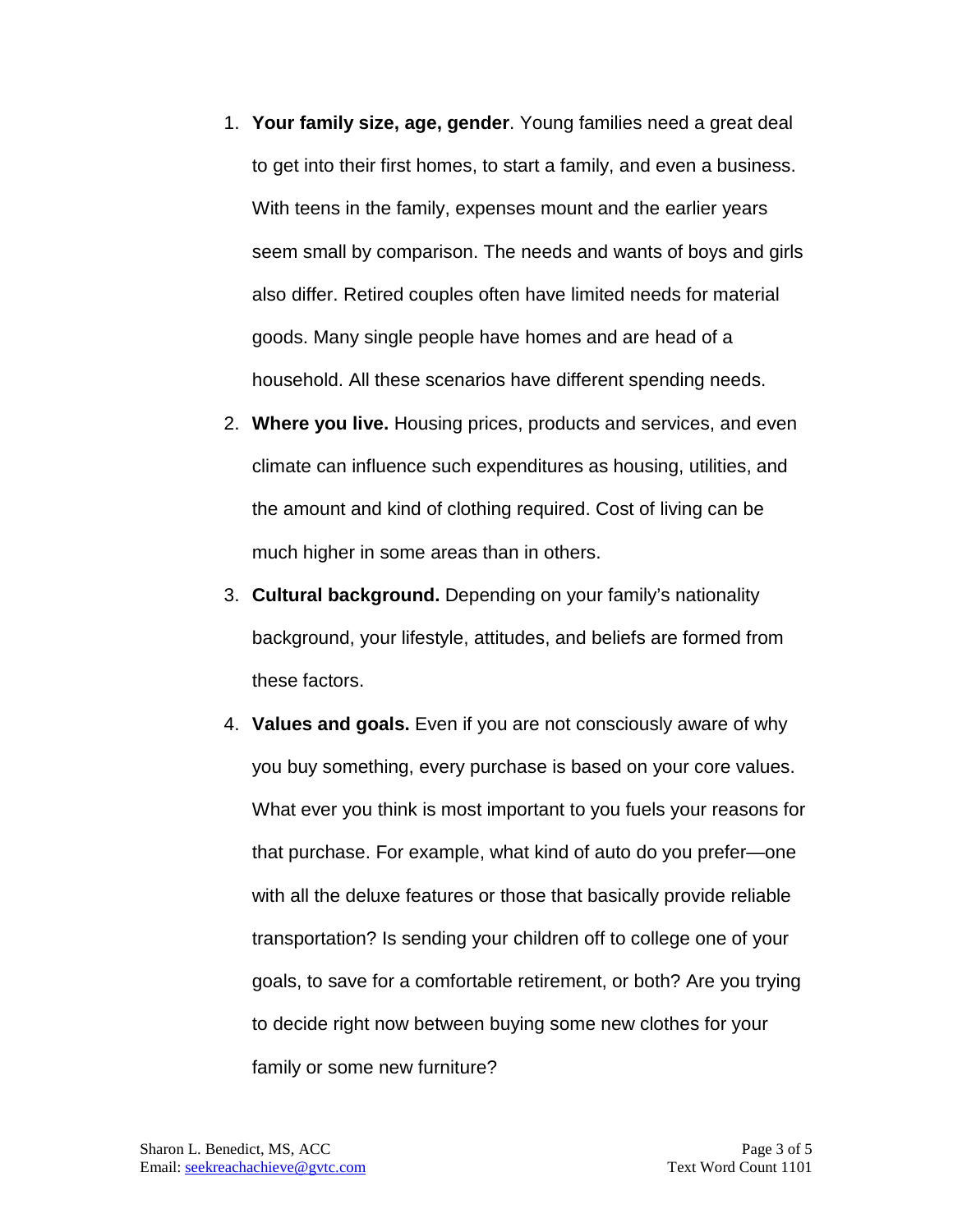Turner offers these basic tips on knowing how to buy:

- Shop with a list.
- Learn to shop for food as well as for other items.
- Teach your family to shop too.
- Ask yourself, "When will I use it?" "Where will I store it?" "Am I committed to taking care of it?"
- Always sleep on a decision to make a major purchase. The offer should be just as good tomorrow.
- Beware of your mood when you shop. If you are tired, you can be easily influenced.
- Try not to shop if you are in a hurry.
- Make a long-term spending plan and try to stick with it.
- Always allow in your budget an amount of money to spend for entertainment.

You may be surprised a little, but *personality* also has a lot to do with how a person spends. Basically, if you are a very outgoing, people person, your buying habits will be centered around relationships and sharing the time with them while shopping. Emotions usually run high in this type of personality so leaks in spending tend to happen more easily. If you are a more quiet personality that tends to be content alone and just putter with things, you may only tend to purchase something when you definitely need it for a project or job you are working on. Yet, if you are a very detail person who has to have all questions answered before making a purchase, you are the one who will do the needed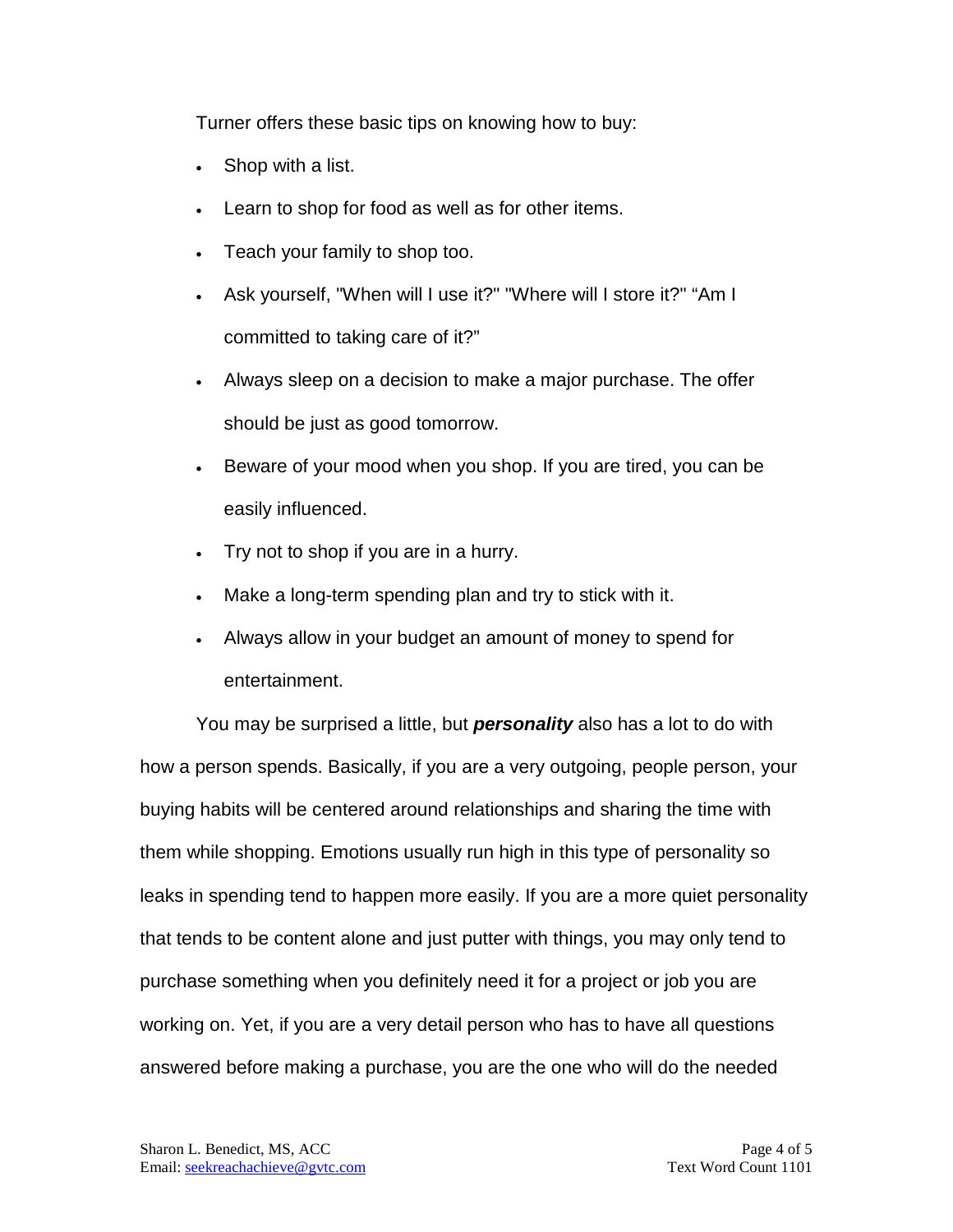research before buying and only if you feel your budget can handle it. Can you imagine the lively dialogue with a couple—one with this type of personality and the more outgoing who may tie all their purchases to encouraging relationships, even if the budget can't handle it!

So, as you ponder your money memories, attitude, family characteristics, and personality, know that you are taking the first big step toward changing the way you spend and how your recordkeeping will show it.

--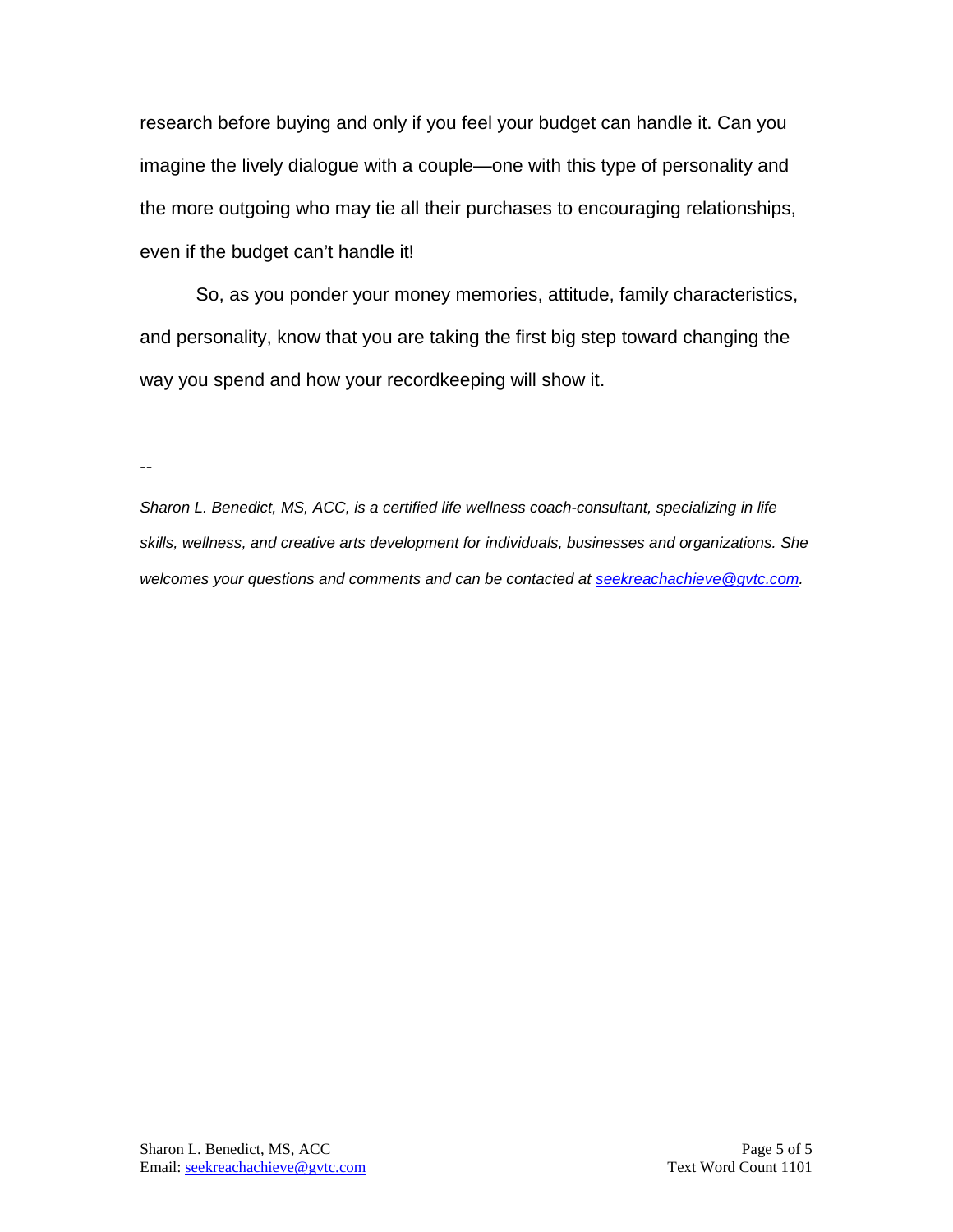

*. . . Life Skills for Today By Sharon L. Benedict MS, ACC*



## *Recordkeeping Resistance*

Every day you plan, buy, save, and invest. Yet, for most of us we seldom focus on the big picture of how each daily action we take fits into our lives. Where do we go to get that bigger picture? Maybe to the checkbook; maybe to that last conversation with your spouse; maybe to a life plan you wrote down and filed away 5 years ago and haven't seen it since.

The financial records you keep on a routine basis tell more about what's most important to you and whether you are missing out on fulfilling those dreams and goals you set many years ago. What kind of records do you keep on a weekly or monthly basis? Who keeps track of them? Do you save receipts and record those everyday expenses?

Money managers may advise to keep only certain tax-related receipts. However, I have found over the years that thousands of dollars can slip through your fingers on many discretionary items—such as dining, clothes, and entertainment. Keeping records and reviewing them from month to month helps gain a clearer picture of where all your money goes; and helps you make conscious decisions about spending.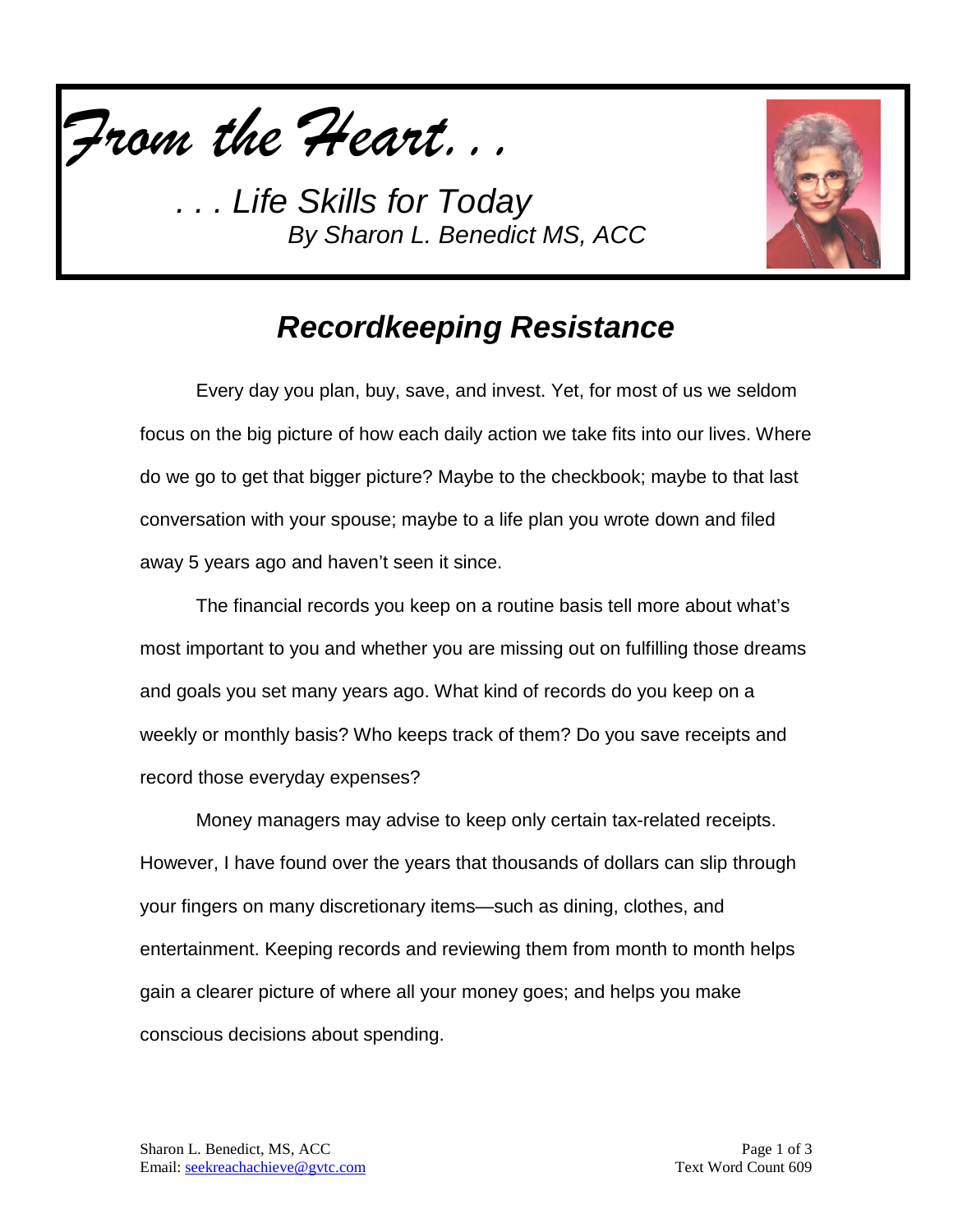If you are resistant to keeping complete records on all your monthly expenses and usually throw your receipts away, ask yourself why. For most, they say they are too busy; or just don't see the value of keeping them. What are your reasons for resistance? Here is a short list of some of the more typical reasons:

- "I think I have enough money each month, so why save them?"
- "I really just don't want to take the time."
- "I don't have the skills or personality for keeping track of every dollar I spend."
- "If I record and save all my receipts, I will then have to give more effort to watching and controlling my spending habits; and that's no fun!"
- "I'm single and don't really see why I need to save them. No one else depend on me."
- "I work hard all day, and I just don't want to think about it when I come home."
- "As long as I pay my taxes and monthly bills, who cares?"
- "I don't want my spouse to see what I spent."
- "No matter how I spend, I just know things will work out alright."

And the list goes on. Take a few moments right now and write down those statements you routinely make that fuel your resistance to keeping thorough spending records. Then replace the most predominant statement with one you will recite to yourself each day for one month. This new statement will express your reason and commitment to keeping thorough records of all your receipts, mandatory and discretionary.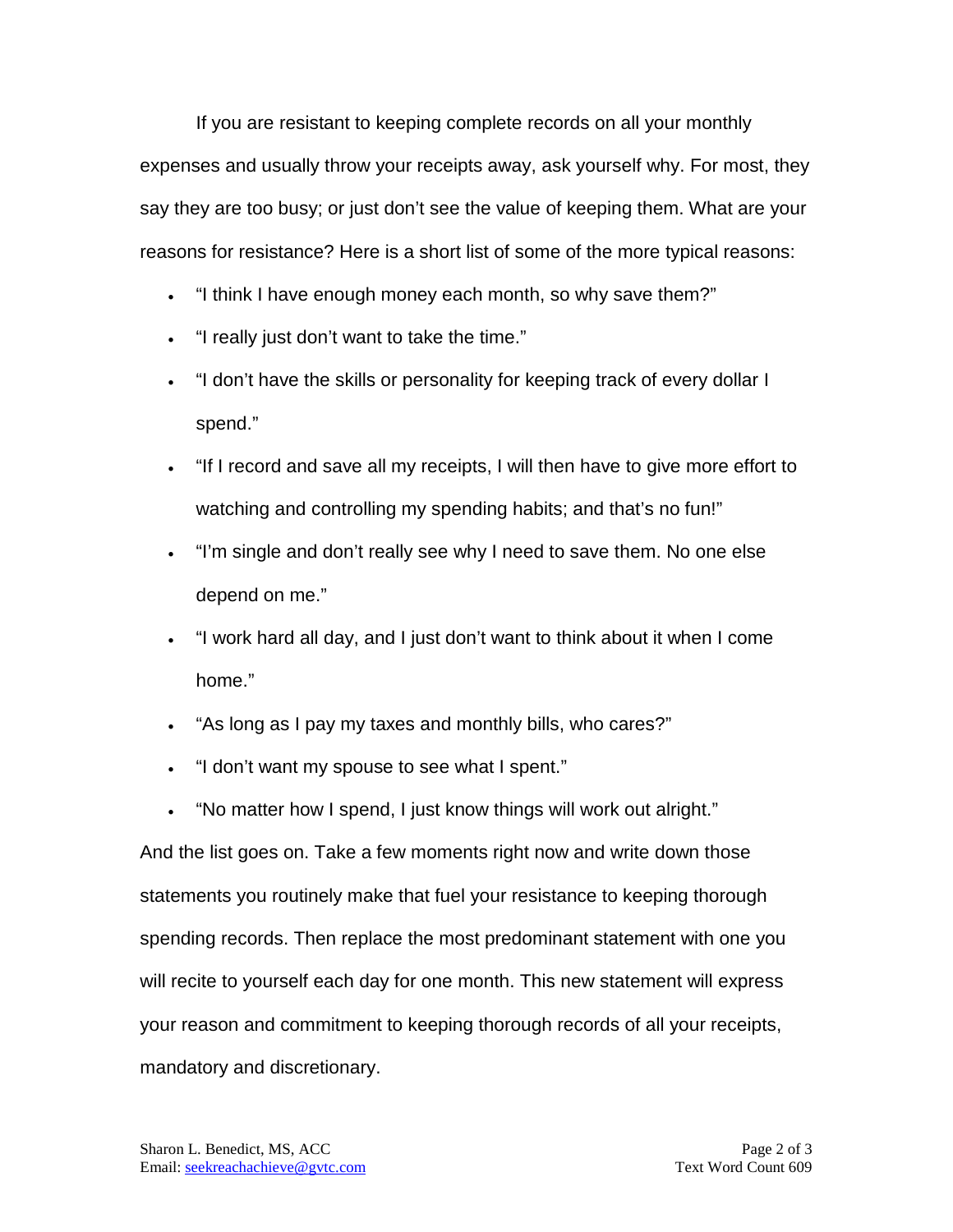Then organize a file box or cabinet where you will save your receipts by category. Next, mark your calendar to set aside one hour per week to record and review your expenses per designated category. Make sure you don't do this close to your bedtime, or you probably will have difficulty getting to sleep! Choose a time that works best for you.

In the months ahead, you will then begin to find the motivation and means to reign in your spending habits and more successfully reach your short-term and long-term goals.

--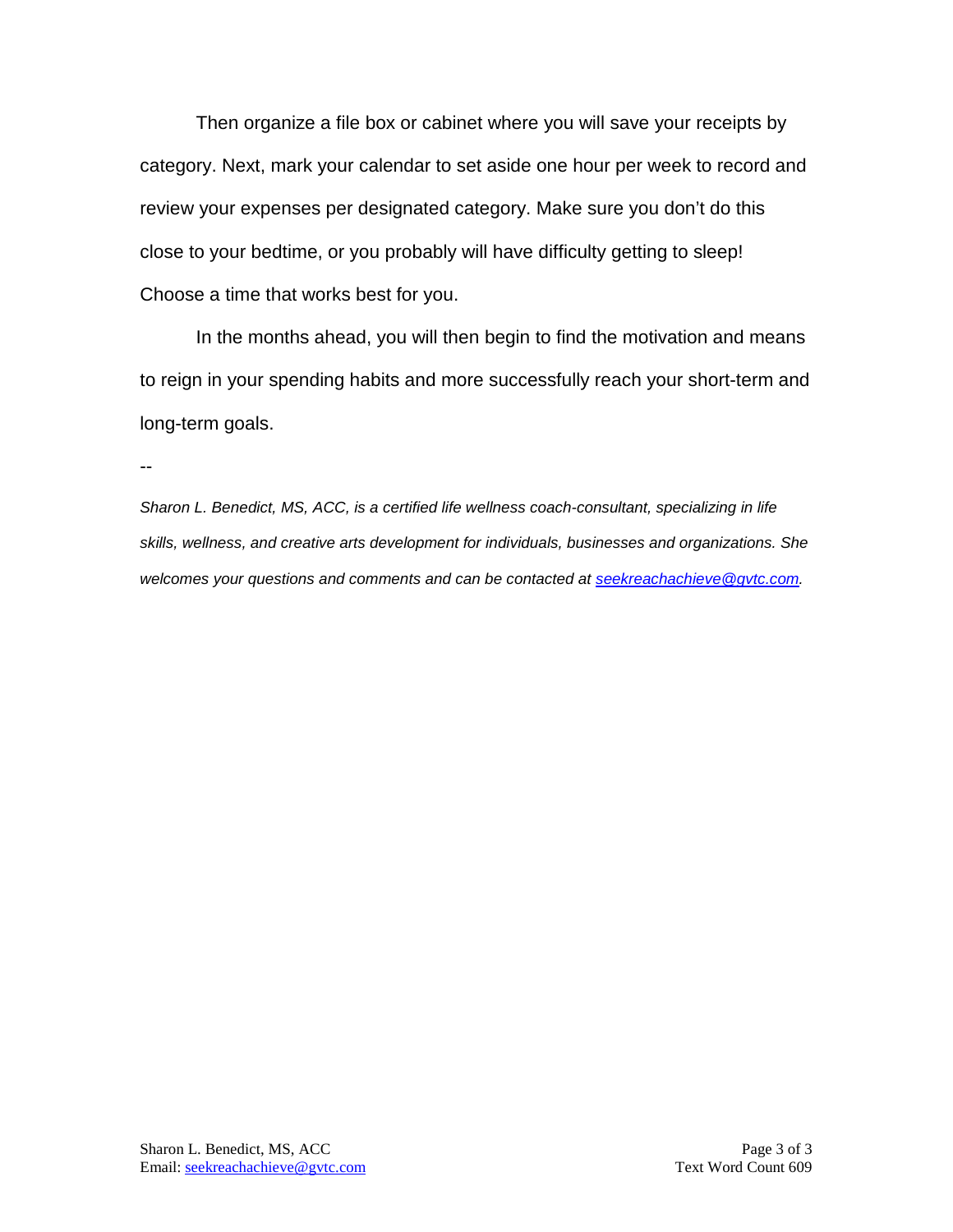

*. . . Life Skills for Today By Sharon L. Benedict MS, ACC*



## *Cost of Living Crunch!*

When you drive into the gas station to pump gas, do you just shake your head in dismay at the per gallon price you see. Every day it seems to be going up. Yet, at the end of the month, you are not sure on much more you paid for gas. This holds true for just about every item from clothing, food, to doctor bills. So, let's get a closer look at what is really going on with your cost of living crunch.

The term, Cost of Living Index, is calculated from data compiled from the US Census Bureau, the Dept. of Labor Statistics, and others. The index includes categories such as grocery items, housing, utilities, transportation, healthcare, and miscellaneous goods and services. According to AARP Public Policy Institute, the term, Consumer Price Index, has a slightly different intent. "A costof-living index (COLI) would take into account the concept of a person's welfare; thus it would reflect, over time, the changes in the amount that a consumer needs to spend to maintain a certain standard of living. In contrast, the CPI measures changes over time in the amount consumers need to spend to purchase a specific basket of goods and services." Also, a complete cost-of-living index would take into account changes in other factors that affect consumers'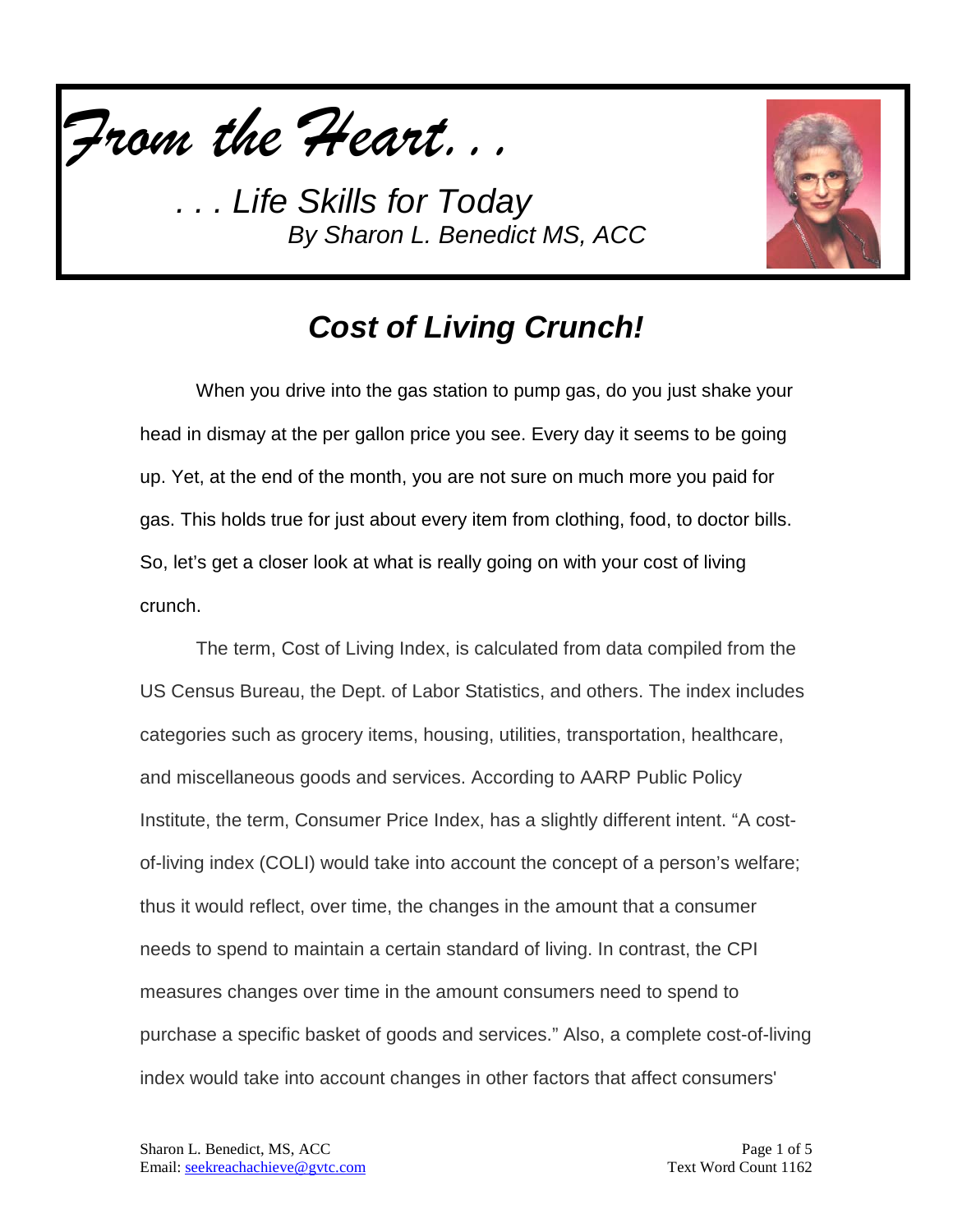well-being, such as safety and education, and other broad areas of health, water quality, and crime.

Whether you are looking at the CPI or COLI, your purchasing power not only is dependent on what the future prices will be but also where you will be living next month, next year, or the next ten years. California or New York prices are very different than Texas or Mississippi—at least for now in most categories.

According to the Bureau of Labor Statistics consumer price index calculator [\(http://data.bls.gov/cgi-bin/cpicalc.pl\)](http://data.bls.gov/cgi-bin/cpicalc.pl), in 2008, what costs \$1 used to buy the same goods and services for 81 cents in year 2000. This is more than a 20% increase in less than 8 years. With the Cost of Living Index (COLI) at 100, the US Census Bureau reported in 2005 that composite COLI for California's major cities ranged from 115 (Riverside) to 171 (San Francisco). New York COLI runs from 98 (Rochester) to 204 (Manhattan). Texas has a range from 84 (Lubbock & McAllen) to 95 (Dallas-Plano). This means if you decide to move to Manhattan from Dallas, your cost of living could possibly double, and considerably reduce your purchasing power—unless you get a very big raise! Yet, you may experience the reverse when moving from Manhattan to Dallas.

If you want to know how far your salary will go in another city, just check out CNNMoney website,

[\(http://cgi.money.cnn.com/tools/costofliving/costofliving.html\)](http://cgi.money.cnn.com/tools/costofliving/costofliving.html), to calculate the difference. For example, if you were to move from San Antonio, Texas to Riverside, California, your salary of \$40,000 would need to be \$50,000 in Riverside; and \$66,000 for Los Angeles, in order to maintain expenses for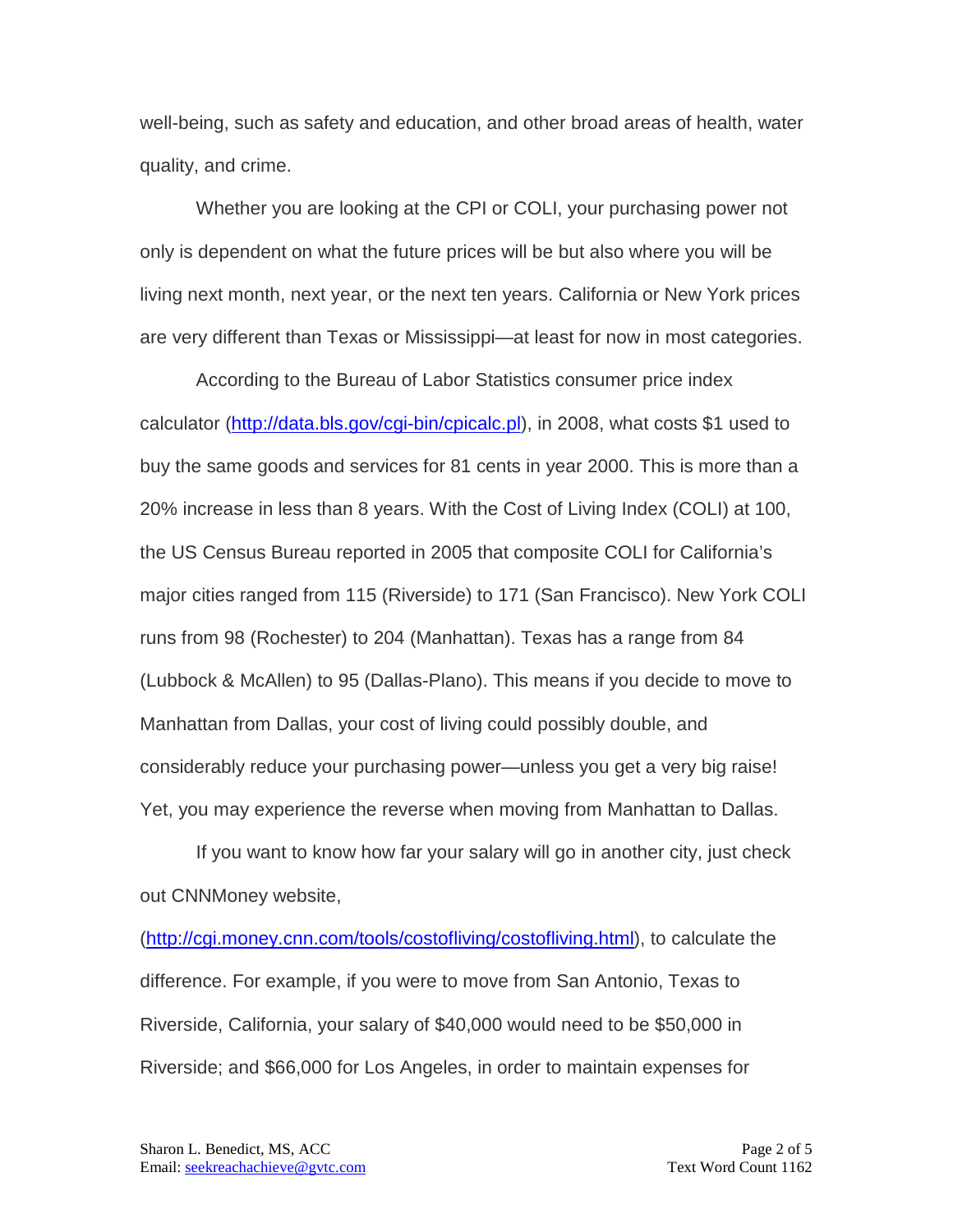groceries, housing, utilities, transportation, and healthcare. So make sure your salary supports where you want to live.

I found some interesting stats on my own community of Boerne, Texas, with Moving.com website. I checked the cost of living indexes, comparing my community with two nearby San Antonio zip codes. First, the average household income for Boerne was \$60,667, and for two nearby San Antonio zip codes from \$30,208 to \$90,244. The average for Texas is \$46,005.

I also found a considerable cost of living index spread just between two San Antonio zip codes. You can see from the table below how Boerne fares with two San Antonio zip code areas, Texas overall, and National used as the index of 100. Any index number below the national says the cost of living is less, and any number over the national says the cost of living is more expensive. You can find out about your community in a variety of categories by accessing [http://www.moving.com/real-estate/city-profile.](http://www.moving.com/real-estate/city-profile) Or you can try another well known website, Sperling's Best Places, [http://www.bestplaces.net/city/Boerne-](http://www.bestplaces.net/city/Boerne-Texas.aspx)[Texas.aspx.](http://www.bestplaces.net/city/Boerne-Texas.aspx) The stats are not always the same for these types of sources. For Boerne, one says the overall expenditure index is 114; and the other says it's 106. Close enough. Yet, you will get the idea without having to dig into the Bureau of Labor Statistics and US Census Bureau yourself.

After you determine the cost of living for your community, now is the time to check your budget. Do the routine records you keep help determine your current status? How does it line up with what's coming your way? Is the cost of living going down or up, in what categories, and how much; and at what rate? Do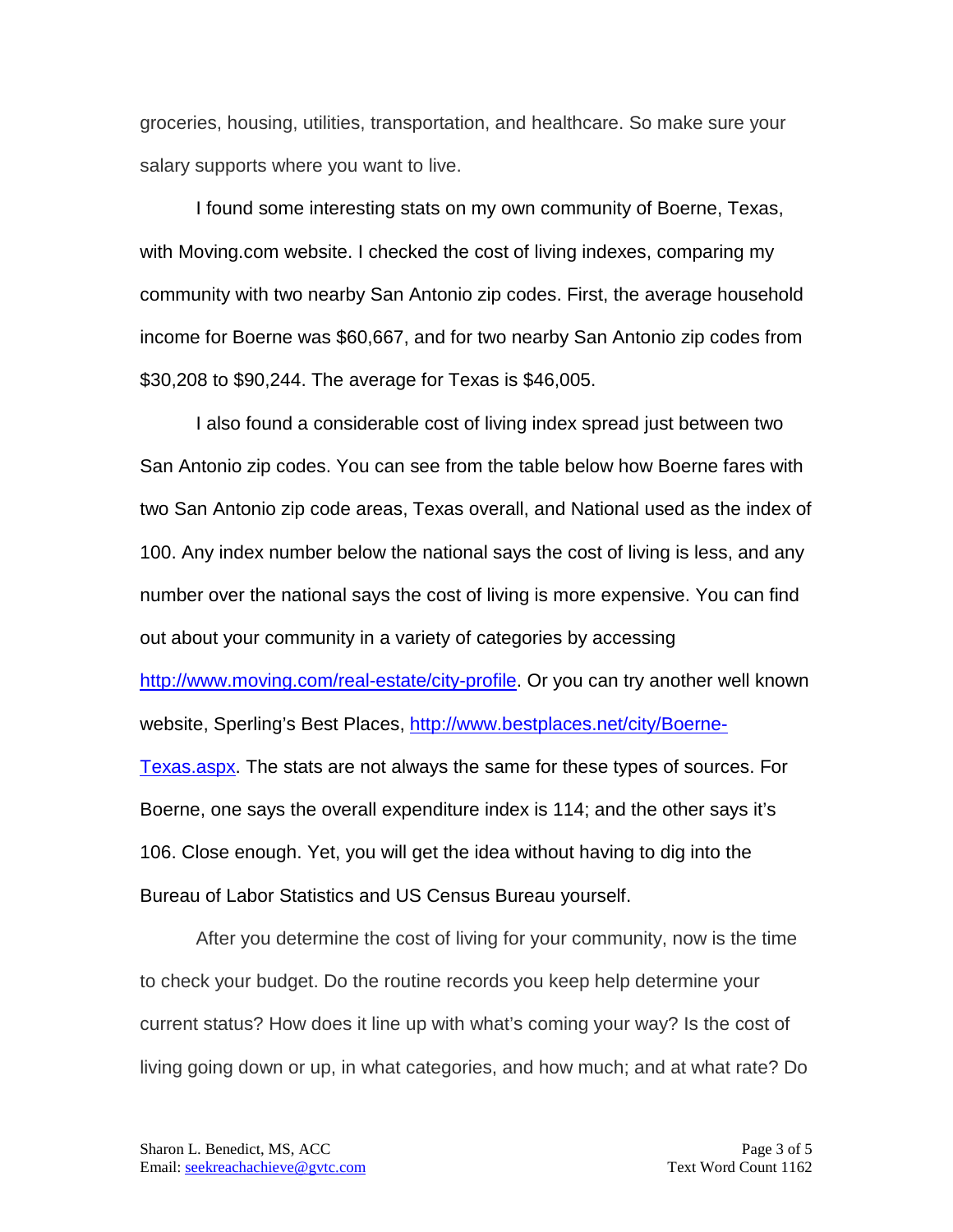you believe you can sustain your lifestyle with any increases in the years ahead?

If these stats are close to correct, notice the spread with the *Average Total Household Expenditures* where the National annual average is \$50,898; Texas is \$49,201; San Antonio is from \$37,247 to \$73,385; and Boerne is \$57,788. Boerne community's *Total Household Expenditure Index* is over the national index by 14. Compared with nearby San Antonio, Boerne has a household expenditure index 41 over one zip code and 11 under another. It is also 17 over the index for all of Texas.

So, when you set down to record your latest expenses, check to see how your bills were six months or a year ago. You will then understand how important it is to know your COLI over time, close to where you live —and even within those larger nearby communities. But, it is still considerably lower than California or New York—like I said, at least for now, and hopefully forever!! I can always dream! At least that won't raise my cost of living!